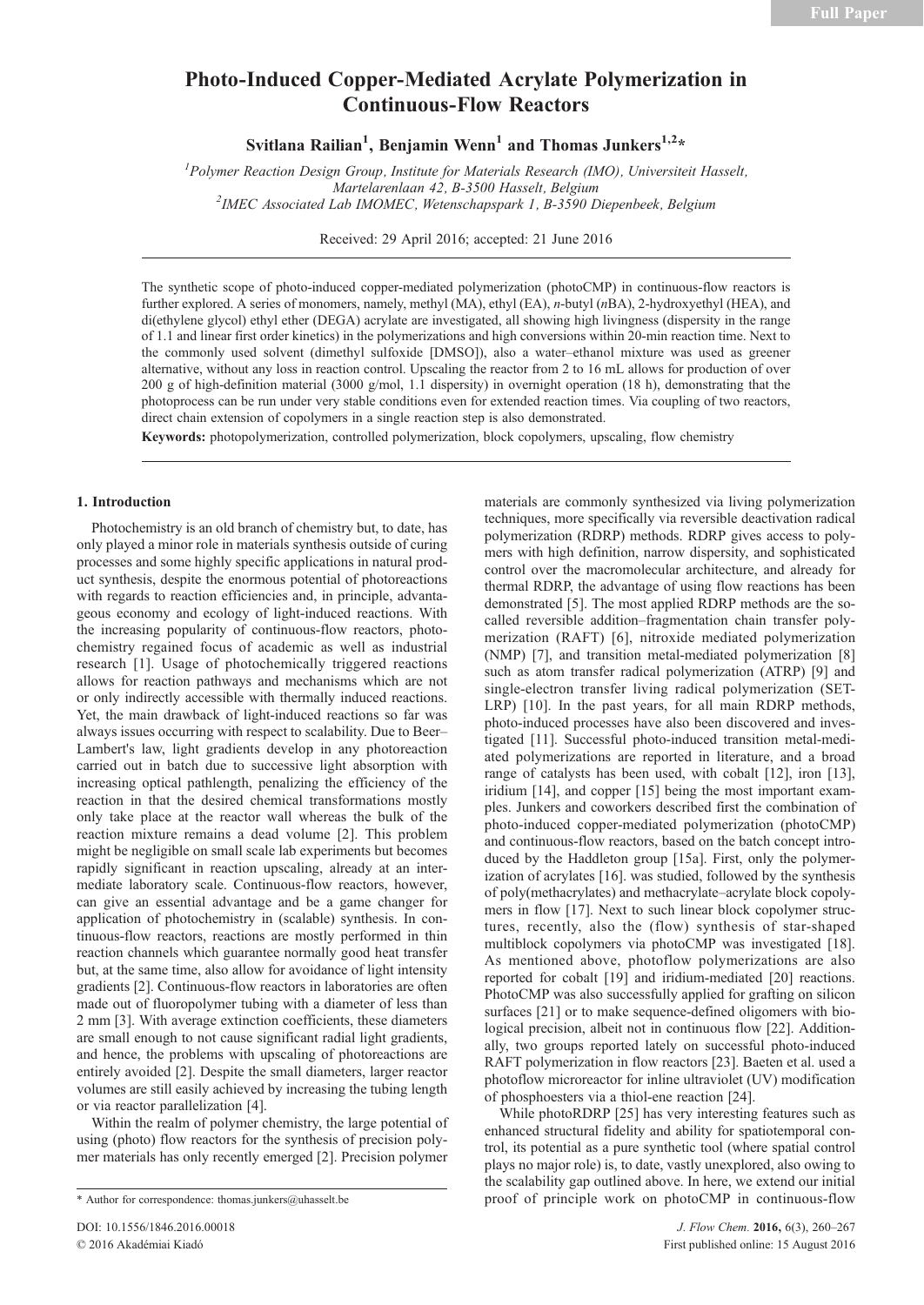reactors [16] and demonstrate the high versatility of the technique. Continuous-flow synthesis is demonstrated for a range of (acrylic) monomers, under variation of chain length. Also, the reaction solvent is varied in order to reach greener reaction conditions (note that classical photoCMP required DMSO as solvent, which is certainly not sustainable with respect to commercial application). The first upscale for continuous photoflow polymerization on lab scale is presented. In the final step, a twostage flow reactor for direct chain extension without intermediate isolation step is described. Each of these developments marks a significant advancement for the applicability of photoCMP to flow reactors, and together, the data presented herein may serve as a starting point for even more diversified synthesis of polymers following the photoCMP concept.

## 2. Experimental

2.1. Materials. Ethyl 2-bromoisbutyrate (EBiB, Alfa Aesar, 98+%), copper (II) bromide (CuBr<sub>2</sub>, Sigma-Aldrich, 99%), ethanol (EtOH Merck, pro analysis), and dimethyl sulfoxide (DMSO, Merck, pro analysis) were all used as received. Tris-  $(2-(dimension)ethyl)$ amine (Me<sub>6</sub>TREN) [26] and 2hydroxyethyl 2′-methyl-2′bromopropionate (HMB) [27] were synthesized following literature procedures. Methyl acrylate (MA, Acros, 99%), ethyl acrylate (EA, Acros, 99.5%), di(ethylene glycol) ethyl ether acrylate (DEGA, TCI, 98%), 2-hydroxyethyl acrylate (HEA, TCI, 95%), and n-butyl acrylate (nBA, Acros, 99%) were deinhibited over a column of activated basic alumina, prior to use. Additionally, 2-hydroxyethyl acrylate (HEA, TCI, 95%) was purified by distillation.

2.2. Methods. <sup>1</sup>H NMR spectra were recorded in deuterated chloroform applying a pulse delay of 12 s with Oxford Instruments Ltd. NMR spectrometers (300 and 400 MHz).

Analytical size exclusion chromatography (SEC) was performed on a Tosoh EcoSEC HLC-8320GPC, comprising an autosampler, a PSS guard column SDV ( $50 \times 7.5$  mm), followed by three PSS SDV analytical linear XL (5  $\mu$ m, 300  $\times$ 7.5 mm) columns thermostatted at 40 °C (column molecular weight range:  $1 \times 10^2$  to  $1 \times 10^6$  g/mol), and a differential refractive index detector (Tosoh EcoSEC RI) using THF as the eluent with a flow rate of 1 mL/min. Toluene was used as a flow marker. Calibration was performed using linear narrow polystyrene (PS) standards from PSS Laboratories in the range of  $470-7.5 \times 10^6$  g/mol. For the analysis, the following MHKS parameters were used: for MA, EA, and HEA,  $\alpha = 0.74$ ,  $K =$  $10.2 \times 10^{-5}$  dL/g in THF at 30 °C [28]; for nBA,  $\alpha = 0.70$ , K = 12.2 × 10<sup>-5</sup> dL<sup> $\bar{Q}$ </sup>g in THF at 40 °C [29]; and for DEGA,  $\alpha$  = 0.714,  $K = 13.63 \times 10^{-5}$  dL/g, THF 30 °C at 633 nm for PS [30].

The continuous photoflow reactors were built up out of a 4.5-m perfluoroalkoxy (PFA) tubing (Advanced Polymer Tubing GmbH; outer diameter, 1/16″; inner diameter, 0.75 mm; reactor volume, 2 mL) wrapped around a Vilbour Lourmant 15 W UVlight tube ( $\lambda_{\text{max}}$  = 365 nm). A syringe pump (Chemyx Fusion 100) was used to inject the reaction solutions into the reactor. The lamp heated the reactions to a temperature between 50 and 55 °C. For the scale-up, 20.5 m of PFA tubing with an internal diameter of 1 mm (reactor volume 16 mL) was wrapped around the same lamp. Two Knauer Azura HPLC pumps were used to deliver the reaction solutions. In both reactors, a static T-mixer (Upchurch Scientific, PEEK, swept volume: 0.95 μL, thru-hole: 0.50 mm) was employed. All connections used were purchased from Upchurch Scientific and were made out of PEEK.

Coupled photoflow reactors for the coupled reactors 2.3 m and 3.5 m PFA tubing (Advanced Polymer Tubing GmbH; outer diameter, 1/16″; inner diameter, 0.75 mm; reactor volume,

1 mL and 1.5 mL, respectively) were wrapped around a 15 W UV-light tube (Vilbour Lourmant,  $\lambda_{\text{max}} = 365 \text{ nm}$ ). The reaction solutions were loaded into two Norm-Ject plastic syringes, and a Chemyx Fusion 100 syringe pump was used to deliver the solutions. For fast reaction solution mixing, a static mixer (Upchurch Scientific, PEEK, swept volume: 0.95 μL, thru-hole: 0.50 mm) was added in the lines before entering the reactor. The exit of the first reactor was coupled to a second static mixer. In this mixer, second monomer solution was also supplied via a Norm-Ject syringe and a Chemyx pump. The lamp created a reaction temperature between 50 and 55 °C. All connections used were purchased from Upchurch Scientific and were made out of PEEK.

2.3. General Polymerization Procedure Using the Continuous Photoflow Reactor. EBiB (1 eq.),  $CuBr<sub>2</sub>$  (0.02 eq.), and Me<sub>6</sub>TREN (0.12 eq.) were mixed in a 20-mL amber volumetric flask which was filled up with DMSO. Twenty milliliters of monomer (25–500 eq.) were filled into a separate amber volumetric flask, and both were purged with nitrogen gas for approximately 15 min. The solutions were transferred into Norm-Ject plastic syringes and placed in the syringe pump. Different reaction times were screened via adjusting the flow rate (between 0.025 and 1 mL/min).

2.4. Polymerization of DEGA in a Water–Ethanol Mixture. Before purging for 15 min with nitrogen gas, one amber volumetric flask was filled with DEGA (25–100 eq.) and another one with HMB (1 eq.),  $CuBr_2 (0.02 \text{ eq.})$ ,  $Me_6$ TREN (0.12 eq.), and a 50:50 vol%  $H_2O$ –EtOH mixture. The oxygen free solutions were loaded into two Norm-Ject syringes, and a syringe pump was used to deliver the solutions into the reactor. By changing the flow rates, several reaction times were screened.

2.5. One-Step Chain Extension of DEGA in a Water– Ethanol Mixture. In a 10-mL amber volumetric flask, 0.42 g  $(2.16 \text{ mmol}, 1 \text{ eq.})$  HMB,  $0.01 \text{ g}$   $(0.04 \text{ mmol}, 0.02 \text{ eq.})$  CuBr<sub>2</sub>, and  $0.06$  g (0.26 mmol, 0.12 eq.) Me<sub>6</sub>TREN were dissolved in a 50:50 vol% H2O–EtOH mixture. This solution and 10 mL DEGA were purged for 10 min with nitrogen and transferred into two syringes. For second monomer addition, 5 mL DEGA was mixed with 5 mL 50:50 vol% H<sub>2</sub>O–EtOH mixture, purged with  $N_2$  for 10 min and loaded into a syringe.

### 3. Results and Discussions

In our previous studies on photoCMP in flow, we had largely focused on methyl acrylate, MA (and to some extend methyl methacrylate, MMA) as the simplest member of the (meth) acrylate families, in order to provide a proof of concept study. While reactions with MA and MMA were largely successful and convincingly demonstrated the superiority of using flow reactors for photoRDRP, only relatively simple polymers from a materials point of view were in this way generated. Testing which other monomers are suitable for photoflow is, hence, almost obligatory, in order to establish also how far the observed kinetics to date may also hold if the polarity of the ester side chain is changed.

Thus, a broad range of different acrylic monomers was polymerized via photoCMP in a continuous-flow reactor. As representatives for linear hydrophobic monomers, methyl (MA), ethyl (EA), and n-butyl acrylate (nBA) were chosen. Comparison of this short series of monomers helps to reveal the influence of the ester size on the polymerization performance. As more polar counterparts, 2-hydroxyethyl acrylate (HEA) and di (ethylene glycol) ethyl ether acrylate (DEGA) were tested, to cover also synthetically more interesting materials (see Scheme 1 for structures of all monomers). All polymers were synthesized in a relatively simple but efficient continuous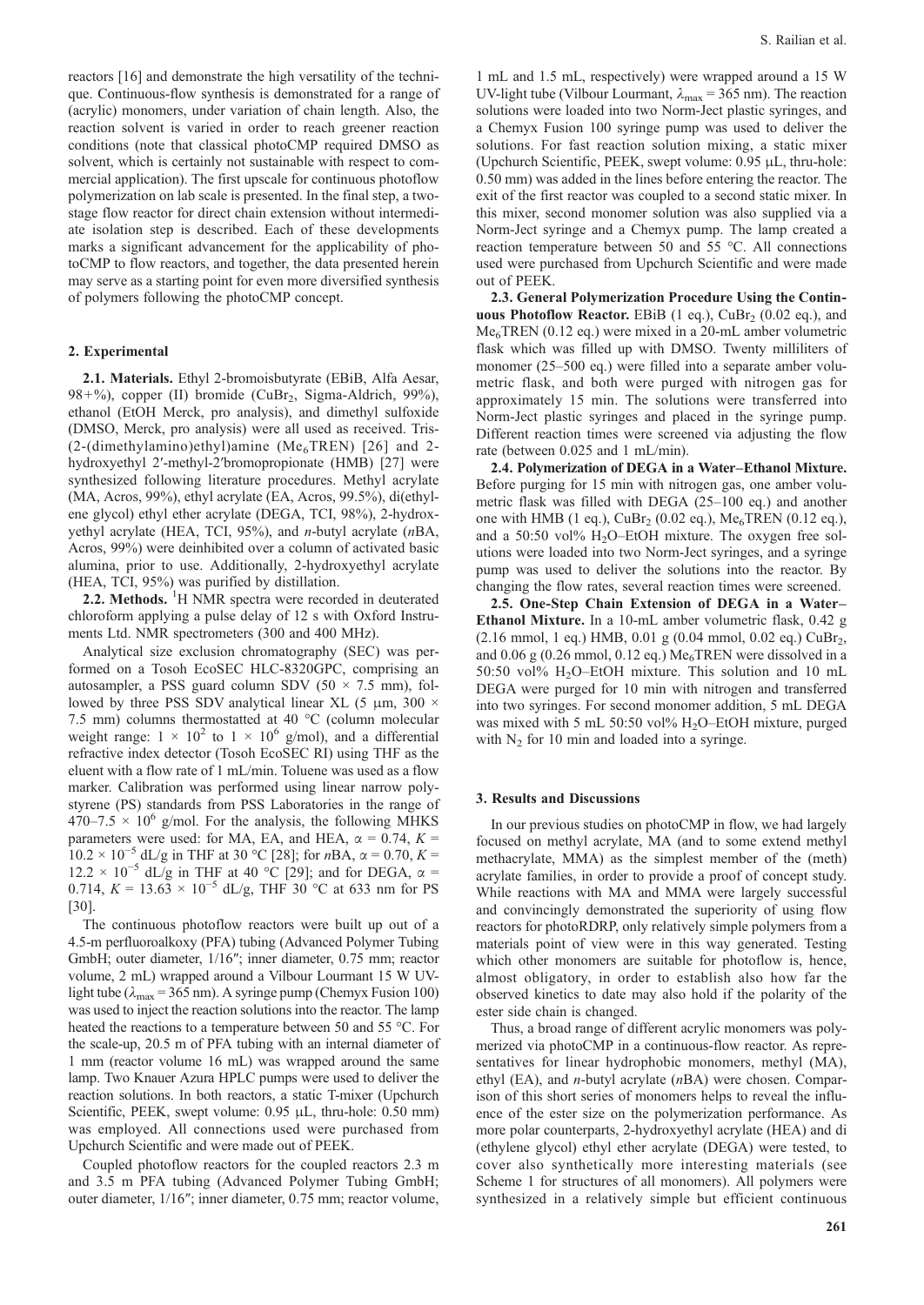Scheme 1. Reaction scheme for photo-induced copper-mediated polymerization (photoCMP) and the used acrylate monomers



tubular flow reactor consisting of PFA tubing wrapped around a UV-light tube and a syringe pump to deliver the reaction solutions. The reaction is defined by the residence time of the solution in the reactor which is directly correlated to the pump flow rate. In line with our previous study, all polymerizations were performed in DMSO between 50 and 55 °C (it must be noted that the temperature is a consequence of heat-up of the light source during reactor operation) with reaction times up to 20 min. In principle, longer reaction times could be used, but in order to allow for reasonable space-time yields, 20 min was chosen as an aribtrary maximum reaction time. Previous studies show that, within 20 min of monomer conversion, up to 95% are reached and longer reaction times did not lead to significantly higher conversions [16]. Performing the reaction at temperature between 50 and 55 °C is yielding similar polymers as if reactions are carried out at 20 °C [16]. At least within this temperature window, no dependence of the reaction on temperature is observed, hinting at the strong correlation of the initiation mechanism with the overall rate of reaction. As initiator EBiB was used, in a ratio of  $1:0.02:0.12$  for  $[EBiB]$ – $[CuBr<sub>2</sub>]$ – [ $Me<sub>6</sub>TREN$ ]. All components were dissolved in solvent, degassed, and transferred into a plastic syringe. A second syringe was filled with degassed monomer with ratios of 25 or 45 to initiator and in a volumtric solvent ratio of 1:1. Both solutions were mixed right before entering the reactor in a static T-mixer. Using static mixers to ensure fast and efficient mixing is crucial for high polymerization rates, since slow mixing will result in imperfect initiation at shorter residence times [31]. All polymerizations show high reaction rates with monomer conversions between 76 and 94% within 20-min reaction time (see Table 1 for details). As important as high reaction rates for RDRP are, it is even more crucial to have a good control over the reaction and the length of the obtained polymer. Hence, linear first order kinetic plots with respect to monomer concentartion must be observed (demonstrating a constant radical concetration and, hence, absence of radical termination), alongside linear growth of the polymer material. For all polymers, the measured number average molecular weights are in good agreement with the theoretically calculated values (Table 1). Dispersities are around 1.1, indicating rather narrow molecular weight distributions (MWD) and a high control over the polymerizations. The narrow distributions thereby do not only indicate

good control but also underpin that the residence time distribution (RTD) of the polymer is narrow as well, since axial diffusion would increase the RTD and, hence, the overall dispersity of the resulting polymer. Only nBA is associated with a slighly increased dispersity of 1.2, which may, however, still be regarded as in line with the other results. A similarly deviating behavior was reported previously for photoCMP polymerization of nBA in batch [15a]. Overall, slight differences in reaction rate are observed, and it must be noted that the reaction time of 20 min was chosen arbitrarily. The variation seen between the different monomers indicates that each monomer system must be individually optimized with respect to optimal residence time. The data gathered herein are – as described above – a good indication for the livingness and high level of control over the polymerization, yet, what is regarded an optimum conversion is dependent on the later application and also corresponds to the specific reactor design to a certain degree. However, even after slight adjustment of residence times per monomer (note that, in an attempt to upscale the reaction, 40 min was used for this specific reason; see below), no significantly different results with respect to molecular weight and dispersity must be expected (Table 2).

The kinetic first-order plots for all polymerizations show the required linear behavior (Figure 1), again, underpinning the high level of control over the chain growth that is reached. Only few side reactions seemingly occur, and termination and radical transfer play no significant role in the reaction. Yet, different slopes are observed in the plots, and a significant rate of increase is observed for HEA, which can likely be correlated

Table 2. Target degree of polymerization (at hypothetical full monomer conversion), conversion after 20-min reaction time, and theoretical and experimental number-average molecular weight and dispersity for a series of methyl acrylate polymerizations

|    | DP  | Conversion<br>$(\%)$ | $M_{\rm n, theo}$<br>(g/mol) | $M_{\rm n, GPC}$<br>(g/mol) | Ð    |
|----|-----|----------------------|------------------------------|-----------------------------|------|
| 1  | 45  | 77                   | 3,100                        | 2,600                       | 1.12 |
| 6  | 100 | 58                   | 5,100                        | 3,700                       | 1.13 |
|    | 150 | 77                   | 10,000                       | 9,300                       | 1.10 |
| 8  | 200 | 64                   | 11,000                       | 8,800                       | 1.18 |
| 9  | 300 | 55                   | 14,300                       | 12,600                      | 1.15 |
| 10 | 400 | 63                   | 21,800                       | 19,900                      | 1.14 |
| 11 | 500 | 49                   | 21,200                       | 16,400                      | 1.14 |

Table 1. Overview over the obtained polymers from photoCMP in a continuous-flow reactor for different acrylate monomers after 20-min reaction time

| Monomer | In–CuBr <sub>2</sub> –Li–M | Conversion $(\% )$ | $M_{\text{n.theo}}$ (g/mol) | $M_{\rm n, GPC}$ (g/mol) |      |
|---------|----------------------------|--------------------|-----------------------------|--------------------------|------|
| МA      | 1:0.02:0.12:45             |                    | 3,100                       | 2.600                    | 1.12 |
| EΑ      | 1:0.02:0.12:45             | 76                 | 3,600                       | 2,200                    | 1.11 |
| nBA     | 1:0.02:0.12:25             | 90                 | 3,000                       | 3.200                    | 1.23 |
| HEA     | 1:0.02:0.12:25             | 94                 | 2,900                       | 1.200                    | 1.07 |
| DEGA    | 1:0.02:0.12:25             | 83                 | 4.000                       | 3.000                    | 1.10 |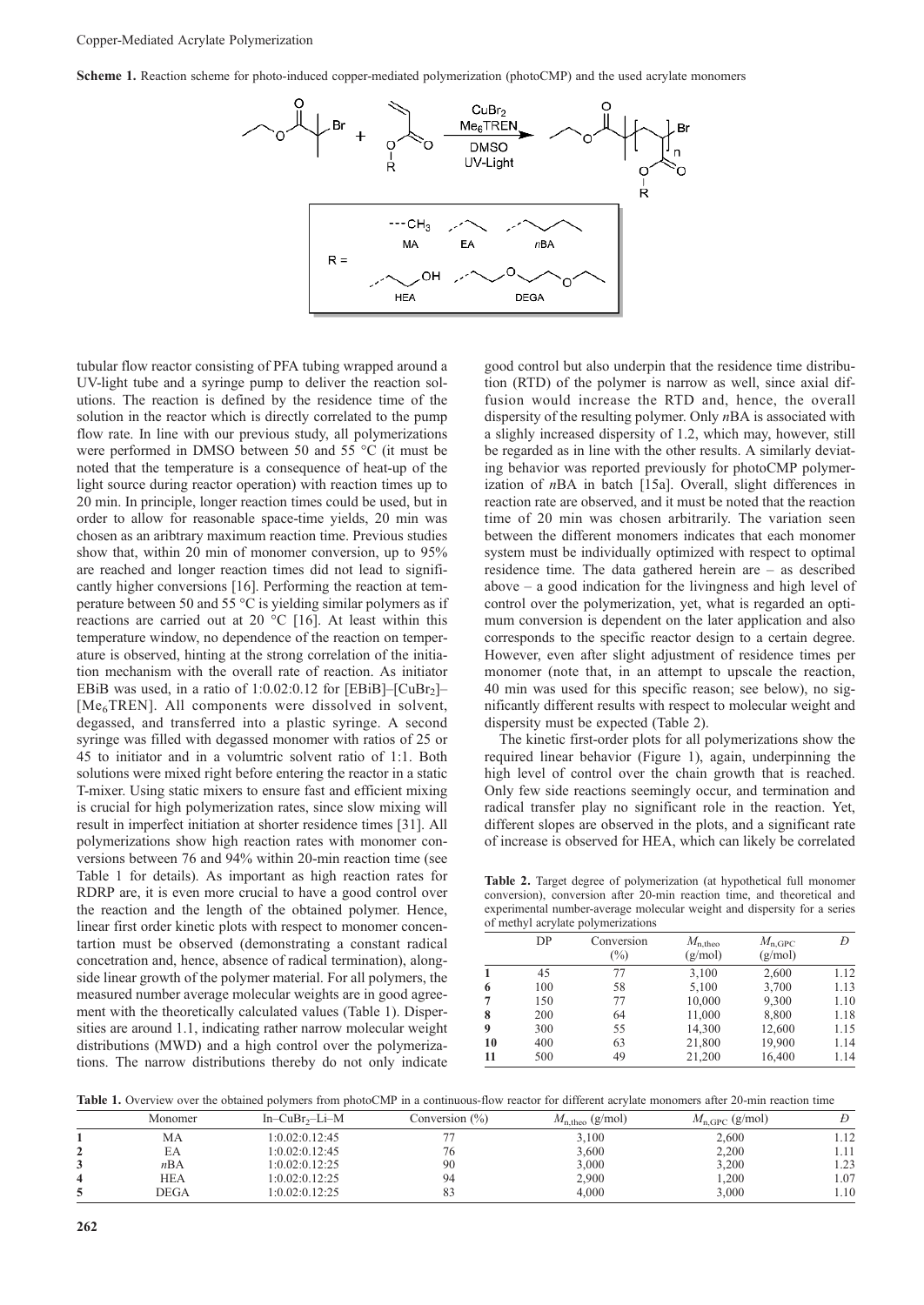

Figure 1. Kinetic first-order plots for the photoCMP polymerization in DMSO of different acrylates in a continuous tubular photoflow reactor

to a faster propagation of this monomer in highly polar media compared to the other monomers. Extrapolation of the plots allows to determine what reaction times are, in principle, required to reach higher conversions.

3.1. Increasing Chain Length. After showing the wide applicability of photoCMP with different acrylate monomers, the limits of the reaction concerning polymer chain length were tested. Increasing chain length is associated with different problems. Higher molecular weight material causes higher viscosities, and, hence, leads to increased pressure drops and eventually clogging of the reactor system. At the same time, characteristic for photoCMP, a lower polymerization rate must be expected when the initiator concentration is lowered (less bromine available for chain initiation). To our best knowledge, until today, only degrees of polymerization (DP) up to 100 have been reported in literature for photoCMP flow processes. In here, the DP is increased step wise, which corresponds to molecular weights in the range of 20 000 g/mol. All polymerizations were done with a 1:3 dilution in DMSO (25 vol<sup>%</sup>) monomer to 75 vol% DMSO). Target degrees of polymerizations were set to 500; however, due to limitations in the reaction rate (see above), maximum DP reached in practice were about 250. Reaching higher chain lengths is difficult and often leads to a loss of control over the polymerization, which can probably be linked to the then lower bromine concentration, which is required in the photoinitiation process. This limitation is, however, not specific to the flow process and applies also to batch photoCMP reactions. Nevertheless, for most applications of high-precision polymer materials (i.e., biomedical use) as described herein, polymer chains are no longer required. The polymerizations were again performed in a continuous tubular reactor equipped with a 15-Watt UV-light tube. For increasing targeted DP, an increase in number average molecular weight was observed, even if monomer conversions reached within 20 min decreased in accordance to the lowered initiation rate. In Figure 2, the MWD of polymers obtained after polymerizations of 20 min are given, depicting a clear shift to higher molecular weights with increasing targeted DP. Interestingly, while a rate reduction is observed, no quality loss in the product is seen, and all polymers are constant within error limits with respect to dispersity. All molecular weights obtained are all in



Figure 2. Molecular weight distributions for polymers made in continuous-flow photoCMP of methyl acrylate under variation of the initiator concentration in order to produce materials with different target molecular weight

good agreement to calculated theoretical values, when monomer conversion is taken into account.

3.2. PhotoCMP in  $H_2O$ –EtOH as Solvent. PhotoCMP is routinely carried out in DMSO. Yet, other polar solvents are equally suitable, with alcohol–water mixtures being a benign alternative. It should be noted that, ideally, polymerizations are most interesting when being carried out in pure water; however, to date, for batch reactions, this has also been shown to lead to a loss of control for the photoCMP reaction. This is somewhat in contrast to classical SET-LRP polymerizations, where pure water is a common solvent [32]. In here, we tested if the photoCMP reaction is suitable for flow processing when being carried out in a 50:50 vol%  $H_2O$ –ethanol solvent mixture, since such conditions had also for batch been shown to be successful. For these tests, the water soluble monomer DEGA was used. The initiator was changed from EBiB to the more hydrophilic HMB (Scheme 2). For the polymerization, different chain lengths are targeted to show again the robustness of the system. Reactions with target DP of 25, 50, and 100 were carried out, reaching almost quantitative conversion of monomer in all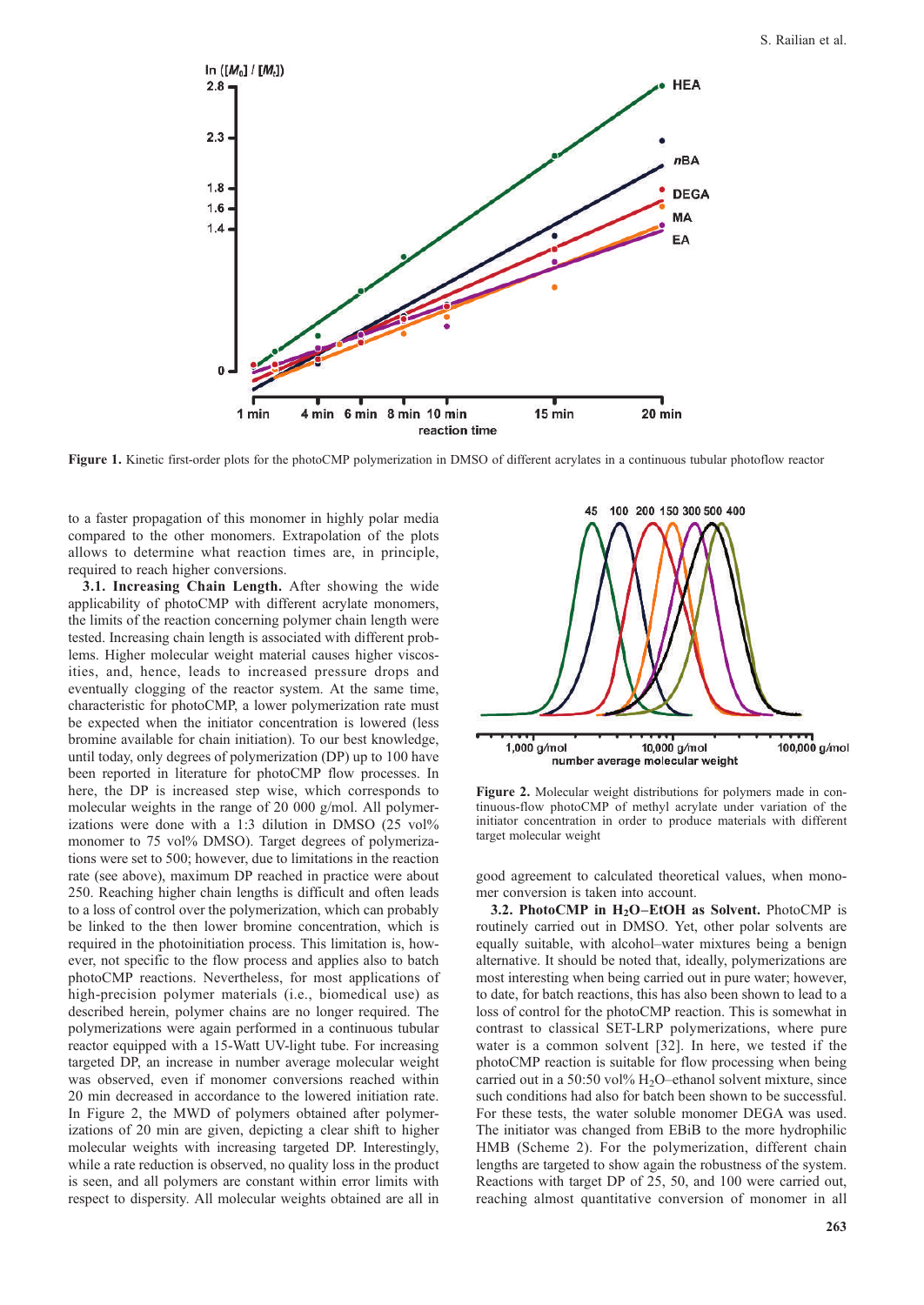Scheme 2. Reaction scheme for the synthesis of pDEGA in H2O/EtOH (50:50 vol%) via photoCMP



Table 3. Number-average molecular weights, dispersities, and conversion for the polymerization of DEGA via photoCMP in 50:50 vol% H<sub>2</sub>O–EtOH in a photoflow reactor

|    | DP  | Conversion $(\% )$ | $M_{\rm n,theo}$ (g/mol) | $M_{\rm n, GPC}$ (g/mol) | Đ)   |
|----|-----|--------------------|--------------------------|--------------------------|------|
| 12 | 25  | 98                 | 4.800                    | 5.600                    | 1.22 |
| 13 | 50  | 98                 | 9.400                    | 6.900                    | 1.23 |
| 14 | 100 | 92                 | 17.500                   | 12.800                   | 1.17 |

cases within 20-min reaction time (Table 3). In comparison to the polymerization of DEGA in DMSO (see Table 1, line 5), the conversion increased by 15%, which may again be attributed to polar effects on the propagation rate of the monomer. However, the reaction in DMSO provided material with slightly better dispersity compared to reaction carried out in  $H_2O$ –EtOH.

Number-average molecular weights up to 13,000 g/mol within 20-min reaction time were reached (Figure 3). Closer

inspection of the kinetics reveals that 20 min in these cases is almost not necessary as conversions above 90% are observed already after 10 min, which, in many cases, might be regarded as sufficient for synthesis purposes. On the other hand, extending the reactor residence time also has no destructive influence on the reaction outcome. Dispersities remain widely constant, indicating that the polymerization comes to a mere halt rather than entering side reactions when monomer concentration diminishes (as is often observed for other RDRP techniques).

3.3. Upscaling of PhotoCMP in Continuous Flow. As described, the main advantage of using continuous flow for photopolymerizations is the scalability of the reaction. When carried out in batch, photoCMP is usually carried out in lower gram scale or less due to rapid efficiency losses when larger optical path lengths are required. Thus, the ability to go beyond this limitation was tested for the above described flow reactor



Figure 3. Evolution of number average molecular weights and dispersities of pDEGA in photoCMP using a 50/50 vol% H<sub>2</sub>O–EtOH mixture as solvent for various target DP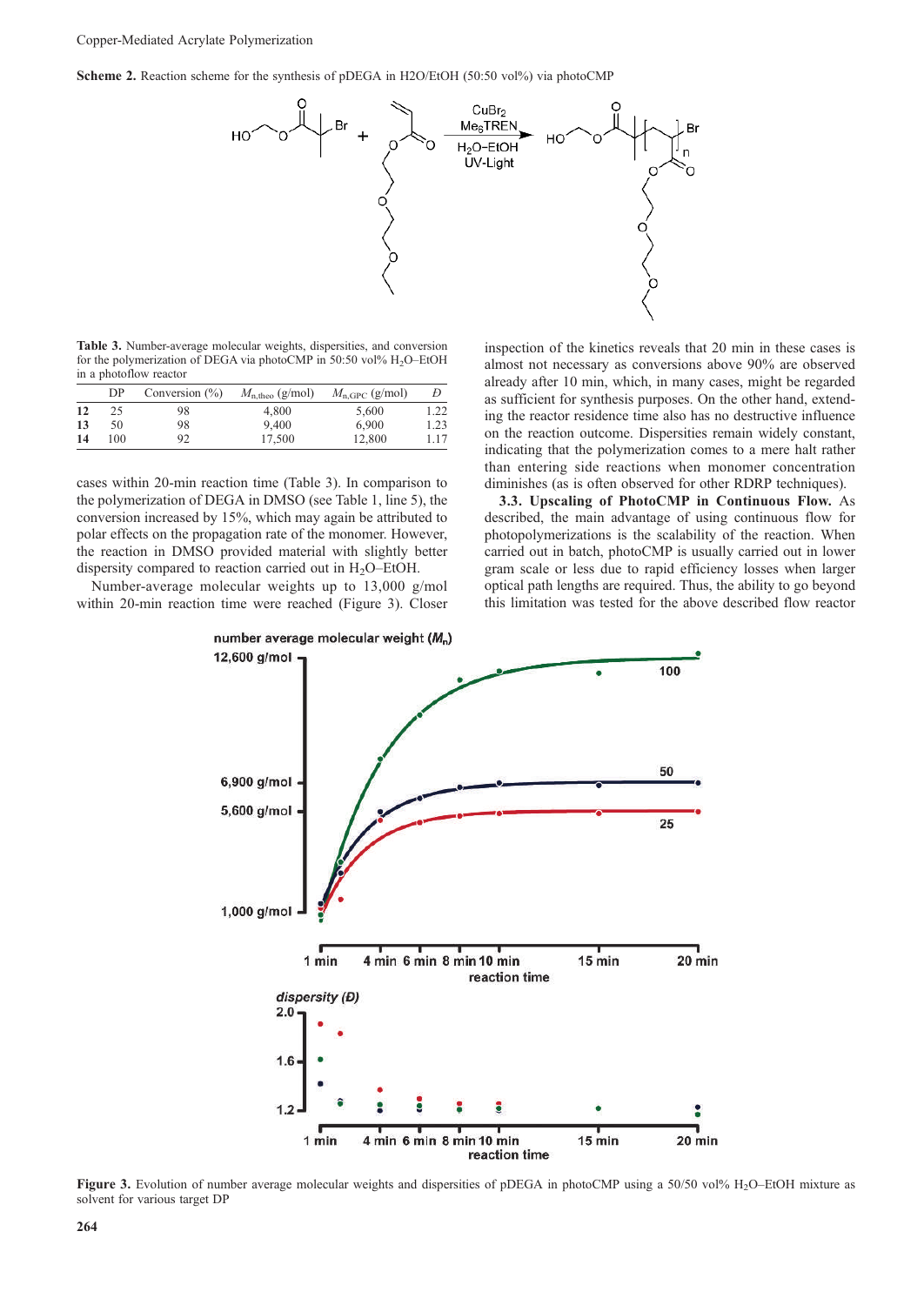design. Whereas the above polymerizations were carried out in a 2-mL reactor with 0.75 mm inner diameter, the first scale-up was performed by employing PFA tubing with an inner diameter of 1 mm (outer diameter 1/16″) and a total internal volume of 16 mL was used (see right side of Figure 4). Such reactor is still relatively small and can easily be operated in a standard fume cupboard. Two Knauer Azura P2.1S HPLC pumps were used to deliver the two reaction solutions, which were otherwise chosen accordingly to the previous experiments (first solution containing initiator [EBiB, 1 eq.],  $CuBr<sub>2</sub>$  [0.02 eq.], Me<sub>6</sub>TREN [0.12 eq.], and DMSO; second feed was bulk methyl acrylate). Also, in this case, a relatively simple static T-mixer was used to combine both feed streams. Comparison of the MA results from this study and the work of Wenn et al. shows identical yields even when using different UV light sources and pumps [16]. Wenn et al. had also shown that an upscale from a microflow system (reactor volume = 19.5  $\mu$ L, width channel = 300  $\mu$ m, depth channel  $= 120 \mu m$ ) to milliflow devices does not require tedious reoptimization and that conditions identified for microflow devices are directly translatable to larger flow reactors. This underlines the robustness of this reaction in continuous photoflow processing. Hence, switching from syringe to HPLC pumps has no significant influence on the reaction or the yield. At a reaction time of 40 min, this reactor setup produces roughly 11 g of pMA per hour with a number average molecular weight of 3,000 g/mol and a dispersity of 1.1. Important to note is that, if the reaction conditions would change during operation of the reactor (due to fouling, inconsistent mass transport due to the viscous flow), then, inevitably, a broadening of the molecular weight distribution of the collected material should occur, as variations in residence time will lead to variations in absolute molecular weight as well. A reaction time of 40 min was chosen for the upscaling experiments to reach a monomer conversion above 90%. This residence time was picked conservatively to demonstrate the broad validity of the approach. With 20-min reaction time, only slightly smaller polymers would have been obtained. The reactor was operated continuously for 18 h, yielding over 200 g of high quality polymer (see Figure 4) and still retaining very narrow molecular weight distributions. No further reaction optimization was required to achieve this upscale from the 2 mL to the 16 mL reactor. Further, 200 g of material



Figure 4. Photo of the tubular flow reactor with an internal volume of 16 mL (right) and the 200 g pMA obtained by collection of product over 18 h in the same reactor (left)

for high precision photoCMP polymers may be regarded as a very significant production scale (due to the very high value of these materials). Even in conventional thermal batch polymerizations, such quantities are not easily reached on laboratory scale and usually require dedicated equipment and stringent optimization routines. Possible applications of such high precision polymers range from the biomedical field and nanomedicine to high-performance dispersants in ink formulation. In these realms, often, only kilograms are required in production rather than ton scales.

Thus, scale-up of the reaction is indeed simple, and reactor setups that produce 100 or more grams of highly precise polymers per hour should be no significant hurdle, and even larger amounts may only be limited by the available light choice. In fact, literature studies have demonstrated the possibility of easy upscale for continuous photoflow reactions [33]. It should be noted that, throughout this study, no performance decrease was observed with the used reactor. In principle, long-time exposure of the tubing to UV light can lead to material ageing and, at a certain point, lead to failure of the equipment. Since the employed UV light sources are rather low intensity, it is however, expected that such failure would only occur after longer time periods and that material failure is prevented in the regular maintenance cycles of such devices. Reactor tubing is comparatively cheap and is replacement on a frequent basis in a production facility would not pose a significant hurdle.

3.4. Reactor Cascade for One-Step Chain Extension. The full potential of RDRP reactions unfolds when more complex materials are targeted, by making use of sequential polymerization approaches. By isolation of polymer, followed by mixing with fresh monomer and catalyst, block copolymers become available after reinitiation. Especially when polymers with different solubility and miscibility are used, interesting materials in this way can be quickly synthesized. We had shown before that photoCMP-made block copolymers are available from flow processes, when polymers are isolated after the first reactor stage. The purification between the two reactions makes the process labor intensive and, thus, expensive. Using a reactor cascade can solve this problem, as in case almost all monomer is used up in the first reaction stage, no purification is in fact required before addition of fresh monomers. Two serial flow reactors, hence, give direct access to (multi) block copolymers [34].

Consequently, the reactor setup was extended by a second stage. In principle, no additional light source is required as the tubing for both stages can conveniently be wrapped around the same UV-light tube. Two reaction solutions were prepared, degassed, and filled in individual plastic syringes. One reaction solution contained the initiator,  $CuBr<sub>2</sub>$ ,  $Me<sub>6</sub>TREN$ , and the solvent. The second syringe was used to deliver the first monomer batch (DEGA). Both solutions were mixed in a static Tmixer before entering the reactor tube which was wrapped around the UV-light tube. The exit of this reactor was connected with a second static T-mixer where the second monomer  $H_2O$ – EtOH solution was added. Dilution is required in the second stage to avoid increasing viscosities with increasing polymer chain length. Polymer samples are collected after the first reactor stage and after passing through both stages. The experimental setup is schematically given in Figure 5. It should be noted that, in the present case, DEGA was used for both polymer blocks; hence, no true block copolymer was obtained. Yet, DEGA is a very interesting monomer for amphiphilic block copolymer synthesis, and it is more convenient to chain extend with the same monomer for the sake of simpler polymer analysis (no change in Mark-Houwink parameters), an approach that is often taken in fundamental investigations into chain extension reactions. In principle, the second monomer could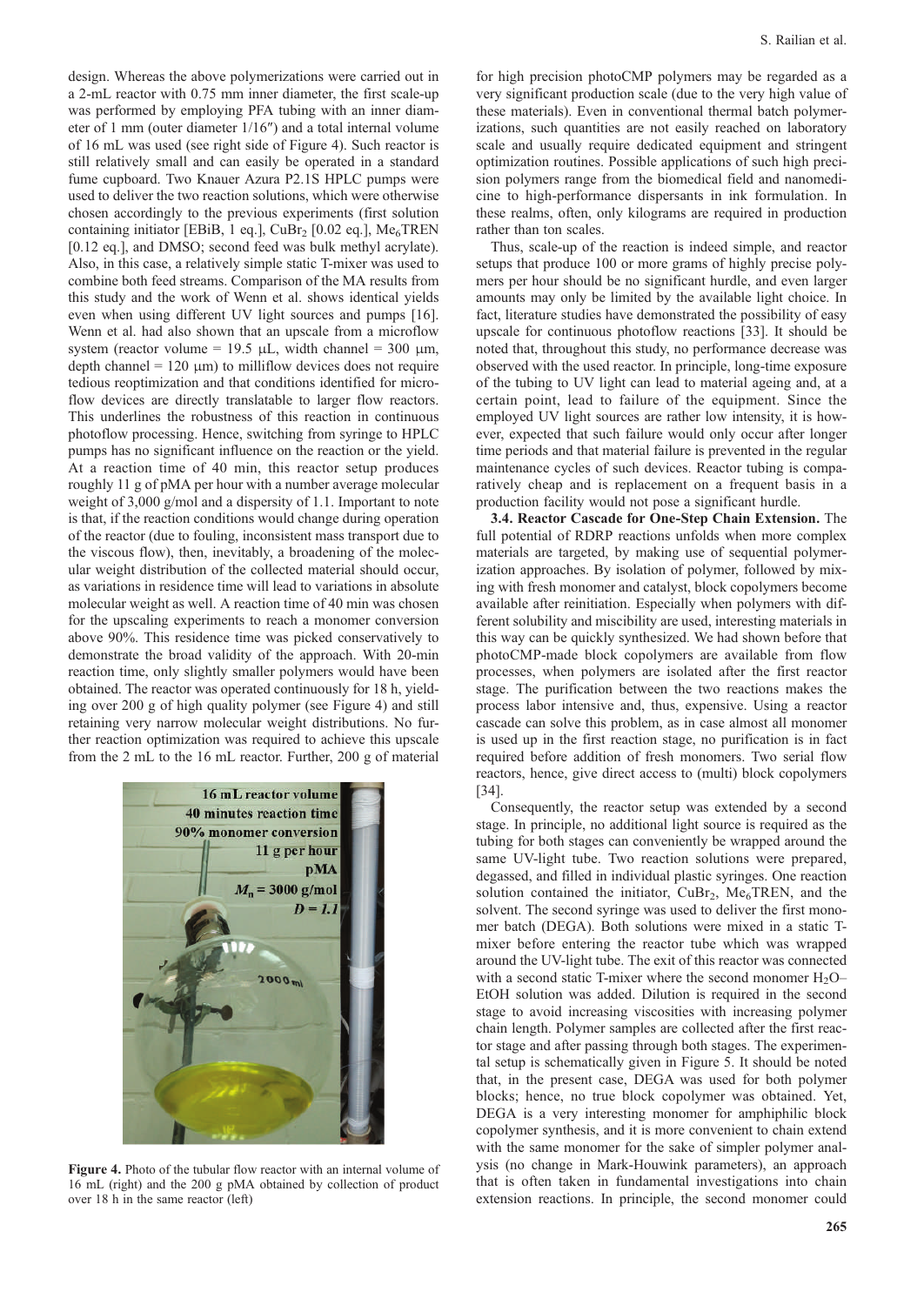Copper-Mediated Acrylate Polymerization



Figure 5. Schematic photoflow reactor setup for the one-step synthesis of diblock copolymers

be replaced by any alkyl acrylate; only exact molecular weight determination would be slightly influenced by the choice of monomer.

Two examples of successful one-step chain extension reactions in batch reactors via photoCMP are reported [35]. In both approaches, DMSO was employed. In here, we adopted the above-tested  $H_2O$ –EtOH system to demonstrate the working principle of the coupled reactor setup, not only to accelerate block copolymer synthesis but also provide greener processing conditions at the same time. The reactor residence times were in both reactor stages set to 10 min, which allowed for a monomer conversion of 83% and a number average molecular weight of 4,500 g/mol ( $D = 1.19$ , theoretical molecular weight of 4,100 g/mol; see Figure 6) in the first stage. The reactor outlet was then directly mixed with a DEGA–H<sub>2</sub>O–EtOH solution (50:25:25 vol%) and injected in the second reactor. After further 10-min reaction time, a polymer with a total molecular weight of 6,500 g/mol (theoretical molecular weight of 6,100 g/mol) and a dispersity of 1.2 was collected (Figure 6). In principle, the described reactor is able to produce true block copolymers also, yet, in order to avoid gradient blocks, it is important to bring the reaction to almost complete monomer conversion  $(>\frac{97}{%}$  or to remove the unreacted monomer before the second monomer is added. Nevertheless, no significant reactivity differences between various acrylate monomers must be expected and results will be directly extrapolatable to any other member of the monomer family.



number average molecular weight

Figure 6. Molecular weight distributions of polymer obtained after the first and after the second reactor stage (both residence times set to 10 min per reactor coil)

## 4. Conclusions

The synthetic scope of photo-induced copper-mediated polymerization in continuous-flow reactors has been expanded. A large variety of acrylate monomers was successfully polymerized in tubular reactors in reaction times up to 20 min with monomer conversions between 77 and 94%. The quality of the polymer products is throughout the series of monomers high, as indicated by the good agreement between calculated and experimentally obtained molecular weight and low dispersity  $(<1.2)$ of the products. Further, the regularly used solvent DMSO can be exchanged for an ethanol–water mixture when polar monomers are used, making the process inherently greener. The first scale-up of the polymerizations is successful, hinting also at the commercial viability of the photopolymerization, with over 200 g of high-definition polymer materials being available without large efforts in a relatively small sized photoreactor (16 mL internal volume). As the last step, the coupling of two continuous photoflow reactors for direct chain extension reactions has been demonstrated for the first time.

Acknowledgments. The authors are grateful for support by the Belgian Science Policy (BELSPO) via the Interuniversity Attraction Poles Program IAP P7/05 "Functional Supramolecular Systems." T.J. wishes to thank the Fonds Wetenschappelijk Onderzoek (FWO) for a research grant. Further, assistance in laboratory work during the internships of Axel-Laurenz Buckinx and Dries Wyers is kindly acknowledged.

#### References

1. Oelgemöller, M.; Shvydkiv, O. Molecules 2011, 16, 7522–7550. 2. Junkers, T.; Wenn, B. React. Chem. Eng. 2016, 1, 60–64.

3. Hook, B. D. A.; Dohle, W.; Hirst, P. R.; Pickworth, M.; Berry, M. B.; Booker-Milburn, K. I. J. Org. Chem. 2005, 70, 7558–7564.

4. Su, Y.; Kuijpers, K.; Hessel, V.; Noel, T. React. Chem. Eng. 2016, 1, 73–81. 5. Derboven, P.; Van Steenberge, P. H. M.; Vandenbergh, J.; Reyniers, M.-F.; Junkers, T.; D'Hooge, D. R.; Marin, G. B. Macromol. Rapid Commun. 2015.

6. Chiefari, J.; Chong, Y. K.; Ercole, F.; Krstina, J.; Jeffery, J.; Le, T. P. T.; Mayadunne, R. T. A.; Meijs, G. F.; Moad, C. L.; Moad, G.; Rizzardo, E.; Thang, S. H. *Macromolecules* 1998, 31, 5559–5562.

7. Nicolas, J.; Guillaneuf, Y.; Lefay, C.; Bertin, D.; Gigmes, D.; Charleux, B. Prog. Polym. Sci. 2013, 38, 63–235.

8. Boyer, C.; Corrigan, N. A.; Jung, K.; Nguyen, D.; Nguyen, T.-K.; Adnan, N. N. M.; Oliver, S.; Shanmugam, S.; Yeow, J. Chem. Rev. 2016,

116, 1803–1949. 9. Coessens, V.; Pintauer, T.; Matyjaszewski, K. Prog. Polym. Sci. 2001, 26, 337–377.

10. Haddleton, D. M.; Crossman, M. C.; Hunt, K. H.; Topping, C.; Waterson, C.; Suddaby, K. G. Macromolecules 1997, 30, 3992–3998.

11. (a) Guillaneuf, Y.; Bertin, D.; Gigmes, D.; Versace, D.-L.; Lalevée, J.; Fouassier, J.-P. *Macromolecules* 2010, 43, 2204–2212; (b) Quinn, J. F.; Barner, L.; Barner, Anwollik, C.; Rizzardo, E.; Davis, T. P. *Macromolecules* 2002, 35, 7620–7627; (c) Tasdelen, M. A.; Uygun, M.; Yagci, Y. Macromol. Rapid Commun. 2011, 32, 58–62.

12. Detrembleur, C.; Versace, D.-L.; Piette, Y.; Hurtgen, M.; Jerome, C.; Lalevee, J.; Debuigne, A. Polym. Chem. 2012, 3, 1856–1866.